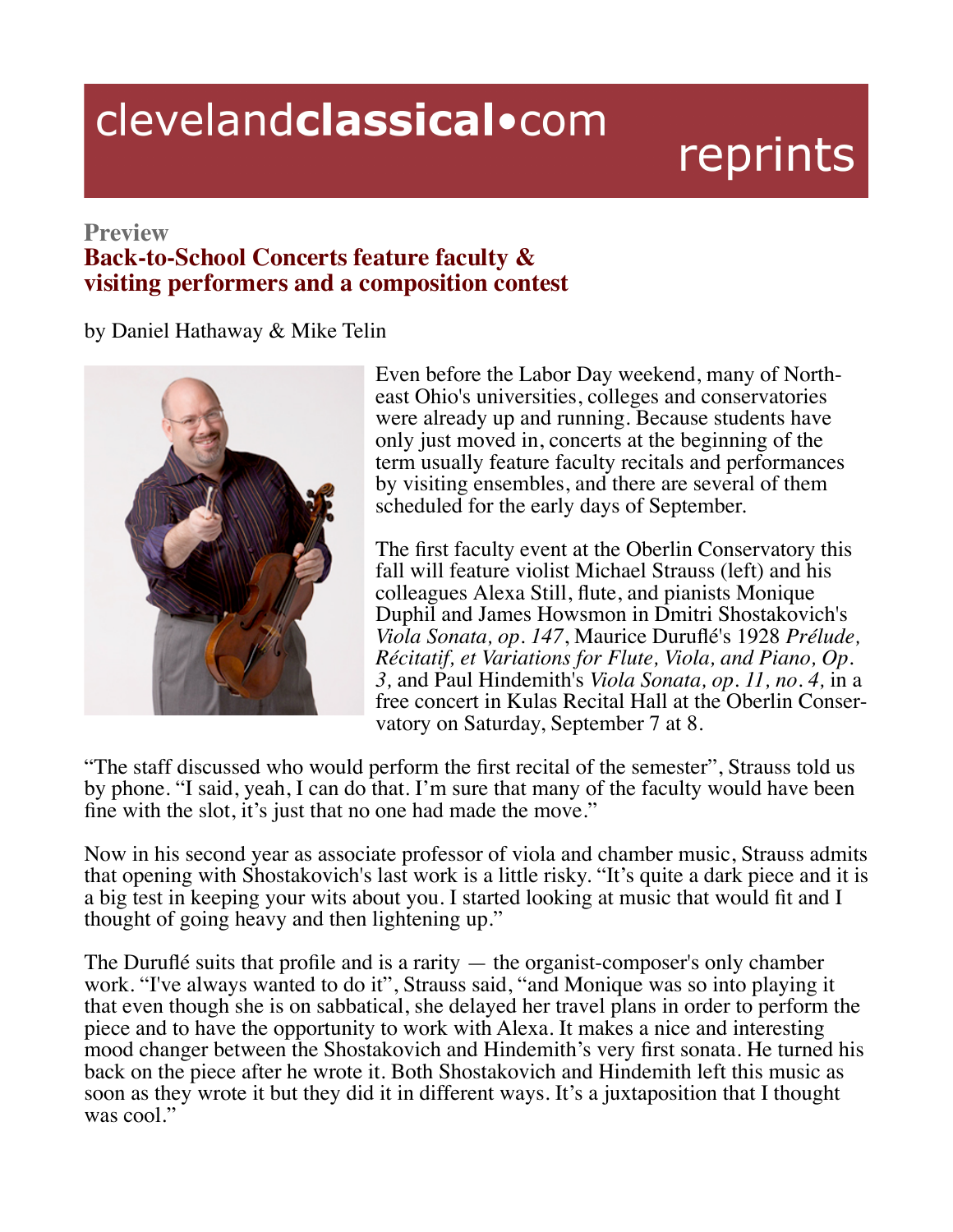Strauss describes both pieces as "war horses" and says that he has some students who are to the point that they should be working on repertoire like this. And that is one of the purposes of faculty recitals. "Students need to learn how to attend recitals like anyone else. And they need to know how to filter and process information, so I don't really think of them as students  $-1$  think of them more as audience members who have a little more in the way of expectations. I do play recitals regularly for master classes and there is just a little extra zing in the room when performing for students, which I think is fun. But audi-<br>ences are basically the same in that they want you to do well. They want to hear some-<br>thing great, and you want to deliver."

Oberlin is in the second year of its "Listen Live" service that allows the public to watch and listen to selected performances streamed over the Internet. "You can listen though the Live Steaming option<sup>3</sup> Strauss says, "but I think it will be a very interesting recital to hear in the room. It will very different than listening on-line because there will be a lot of energy in the room."

Here are some other interesting events scheduled by academic institutions during the first week of September.

Cleveland's new music ensemble, No Exit, will play compositions by Lorain County Community College composers Robert Beckstrom, Gerald Evans, Jeffrey Mumford and Xenia Beckstrom as part of its LCCC residency on Friday, September 6 at 7:30 pm. The free concert in the Studio Theatre is the opening event in this season's Signature Series.

Also on September 6 at 8 pm, Cleveland Institute of Music faculty members Annie Fullard, violin, Peter Salaff, violin, Jeffrey Irvine, viola, Mark Kosower, cello, and Shuai Wang, piano, will join students and guest artists in Brahms's *Clarinet Quintet in b, Op. 115* and the *Trio for Horn, Violin and Piano in E-flat, Op. 40 & Hartke's <i>The Rose of the Winds for String Octet.* The concert takes place in Mixon Hall at CIM and is free, but seating passes are required (call the box office at 216.795.3211).

Not the first Baldwin Wallace event of the season, but one of the most entertaining, will also take place on Friday, September 6 at 8 in Gamble Auditorium as five young composers race the clock in the Iron Composer Contest, modeled on the "Iron Chefs" challenge. Earlier that day, Can Bilir (Ankara, Turkey), Jen Jakub Polaczyk (Lexington, KY), Christoffer Schunk (Newhall, CA), and David Wolfson, (New York City) will be given an orchestration, a "secret ingredient" and five hours to deliver a completed composition. The results will be heard in the evening concert, to be hosted by WCLV's Mark Satola and broadcast live over 104.9 FM and WCLV.com.

One student group already has a program under their fingers at this point in the season. Having played music by Beethoven, Barber, Francaix and Prokofiev (an arrangement of *Peter and the Wolf*) at the Holden Arboretum in August, CIM's Juniper Wind Quintet (Kimberly Zaleski, flute, Michael Resanovic, oboe, Drew Sullivan, clarinet, Kevin Winter, French horn, Arleigh Savage, bassoon) will repeat that repertoire on the free Music at Main series on the third floor landing of the main Cleveland Public Library on Saturday, September 7 at 2 pm.